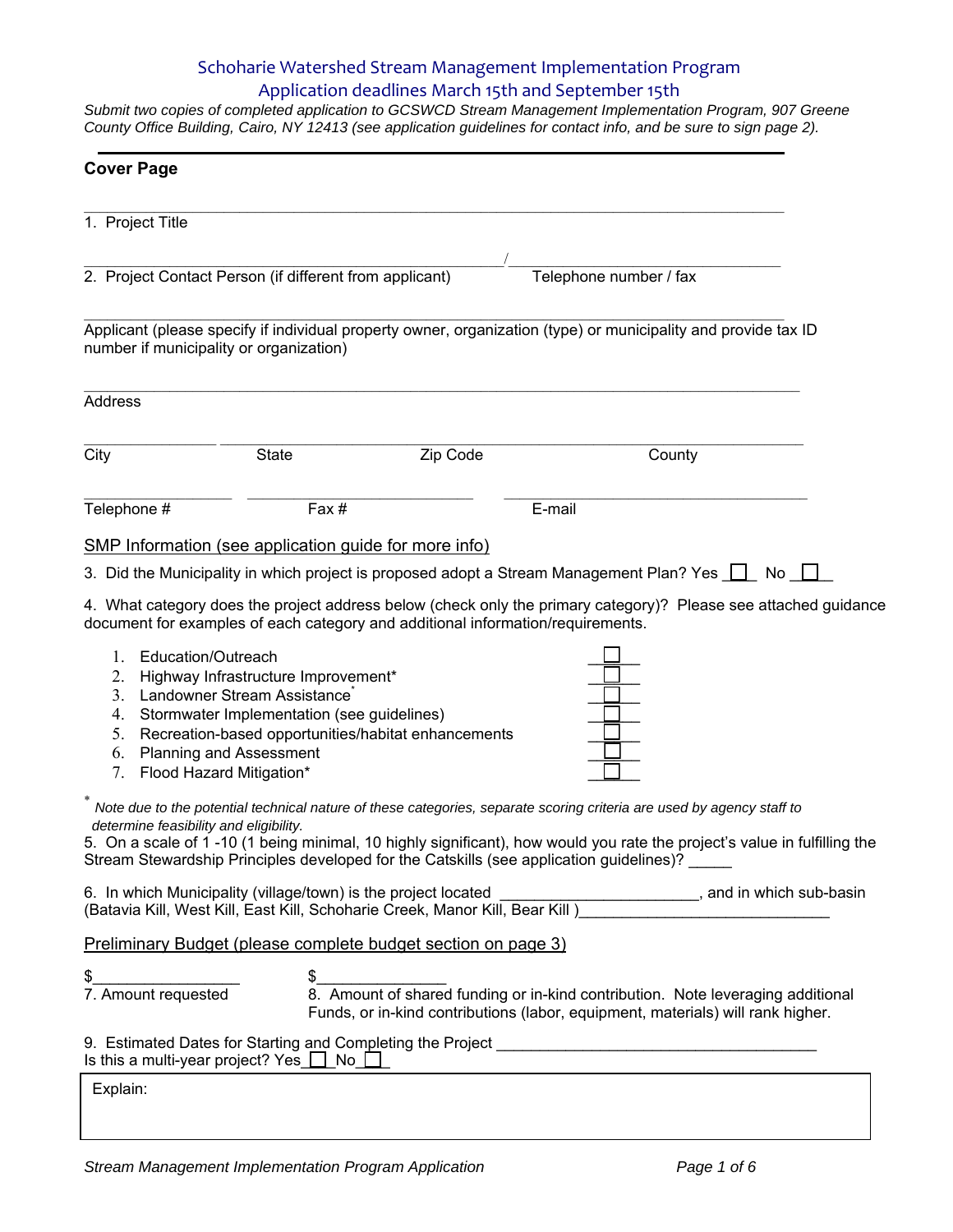# **Schoharie Watershed Stream Management Implementation Program**

| (2-pages max))                                                             | 10. Project Narrative - Describe the proposed project including the nature of the project, its' impact on water<br>quality, whether it is to correct an existing situation (retrofit or repair), propose a preventive approach, propose a<br>recreation or habitat enhancement, conduct outreach or educational program, why the project is needed, and any<br>other relevant information. Note - prevention-based projects may rank higher (use additional pages if necessary |
|----------------------------------------------------------------------------|--------------------------------------------------------------------------------------------------------------------------------------------------------------------------------------------------------------------------------------------------------------------------------------------------------------------------------------------------------------------------------------------------------------------------------------------------------------------------------|
|                                                                            |                                                                                                                                                                                                                                                                                                                                                                                                                                                                                |
|                                                                            | 11. Describe how you will evaluate the short and long-term effectiveness of the proposed project:                                                                                                                                                                                                                                                                                                                                                                              |
| 12. Describe how you will document the completion of the proposed project: |                                                                                                                                                                                                                                                                                                                                                                                                                                                                                |
|                                                                            | 13. Project Background- Describe long term objectives, specific goals, the geographic area served, project<br>schedule with start date & end date, major milestones such as design completion, bid dates, etc.<br>Label - Page __ of __ pages (Max. 4 pages) List attachments                                                                                                                                                                                                  |
|                                                                            |                                                                                                                                                                                                                                                                                                                                                                                                                                                                                |
|                                                                            |                                                                                                                                                                                                                                                                                                                                                                                                                                                                                |
|                                                                            |                                                                                                                                                                                                                                                                                                                                                                                                                                                                                |
|                                                                            |                                                                                                                                                                                                                                                                                                                                                                                                                                                                                |
| Signature of Applicant:                                                    | Date:                                                                                                                                                                                                                                                                                                                                                                                                                                                                          |
| Signature of Property Owner (If applicable):                               | Date: $\overline{\phantom{a}}$                                                                                                                                                                                                                                                                                                                                                                                                                                                 |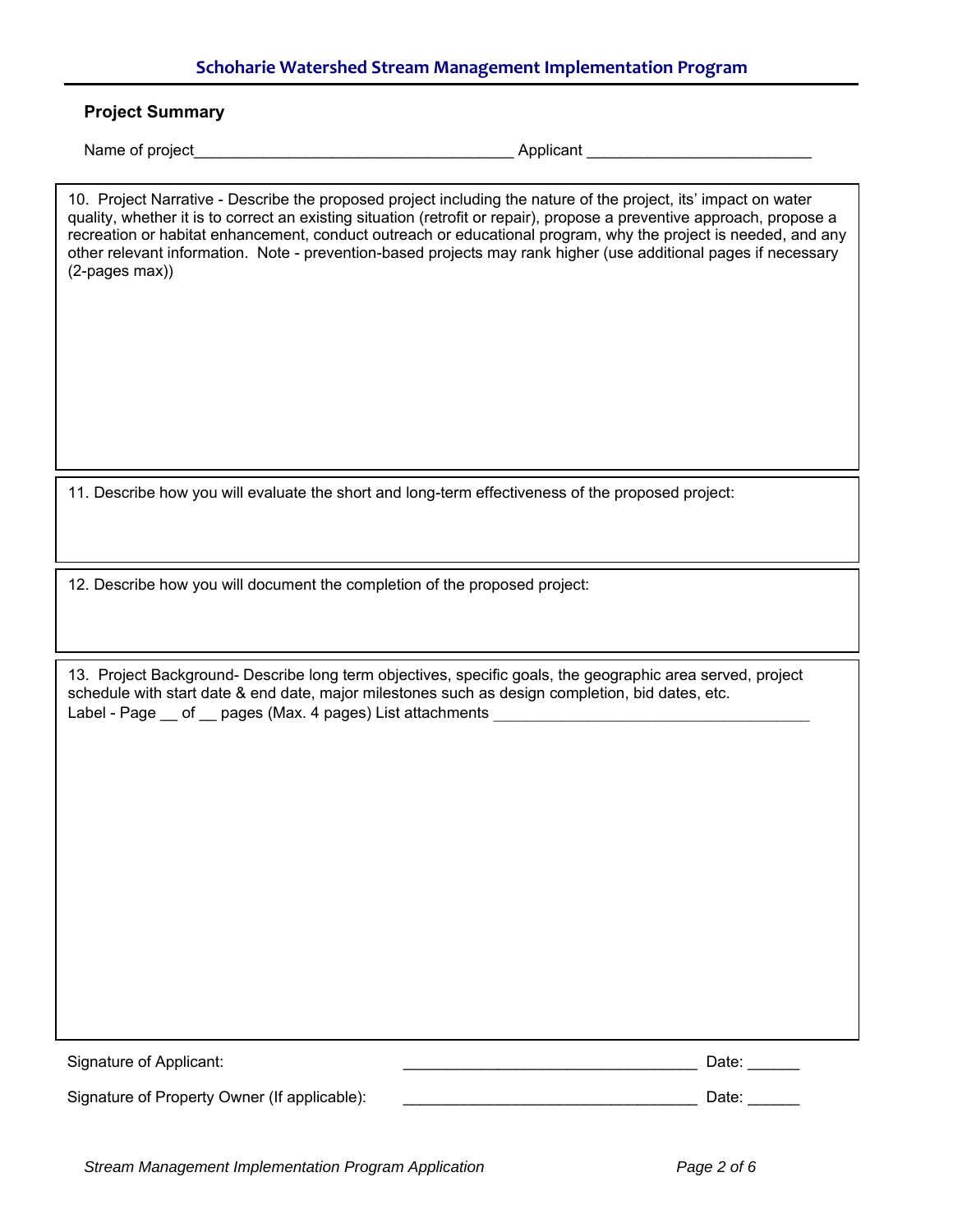## **Project Budget**

Provide a breakdown of the total project costs. Identify program elements mentioned in the Summary and Background sections. Use form shown or attach your own form, with back-up sheets as needed. Show other grants, volunteer services, and in-kind contribution as local share. Other Grants and Volunteer Services should not be included in Total Cost. While a cost share is not required, including in-kind and/or other grants can improve an application ranking and therefore those costs are included in the requested Budget.

| <b>Work description</b>                                                                                                                                         | Applicant<br><b>Share</b> | <b>Funding Requested</b> | <b>Total Cost</b> |
|-----------------------------------------------------------------------------------------------------------------------------------------------------------------|---------------------------|--------------------------|-------------------|
| Consultant costs (Name, start, duration)                                                                                                                        |                           |                          |                   |
|                                                                                                                                                                 |                           |                          |                   |
|                                                                                                                                                                 |                           |                          |                   |
| Equipment &/or Material costs (specify type)                                                                                                                    |                           |                          |                   |
|                                                                                                                                                                 |                           |                          |                   |
|                                                                                                                                                                 |                           |                          |                   |
|                                                                                                                                                                 |                           |                          |                   |
|                                                                                                                                                                 |                           |                          |                   |
| Personnel costs (Title, # of hours, rate)                                                                                                                       |                           |                          |                   |
|                                                                                                                                                                 |                           |                          |                   |
| Indirect                                                                                                                                                        |                           |                          |                   |
| Administrative                                                                                                                                                  |                           |                          |                   |
| Legal                                                                                                                                                           |                           |                          |                   |
| Contingency                                                                                                                                                     |                           |                          |                   |
| Other                                                                                                                                                           |                           |                          |                   |
|                                                                                                                                                                 |                           |                          |                   |
|                                                                                                                                                                 |                           |                          |                   |
|                                                                                                                                                                 |                           |                          |                   |
|                                                                                                                                                                 |                           |                          |                   |
| <b>Total Costs</b>                                                                                                                                              | \$                        | \$                       | \$                |
|                                                                                                                                                                 |                           |                          |                   |
| <b>Value of Cost Share</b>                                                                                                                                      |                           |                          |                   |
| Other grants                                                                                                                                                    |                           |                          |                   |
|                                                                                                                                                                 |                           |                          |                   |
|                                                                                                                                                                 |                           |                          |                   |
|                                                                                                                                                                 |                           |                          |                   |
| In-kind labor/value of volunteer services (Title, $#$ of<br>hours, rate). Identify value of in-kind work based on<br>comparable work provided in the workforce. |                           |                          |                   |
|                                                                                                                                                                 |                           |                          |                   |
|                                                                                                                                                                 |                           |                          |                   |
| Total Other Grants and In-kind Labor, Volunteer<br>Services                                                                                                     | \$                        | \$                       | \$                |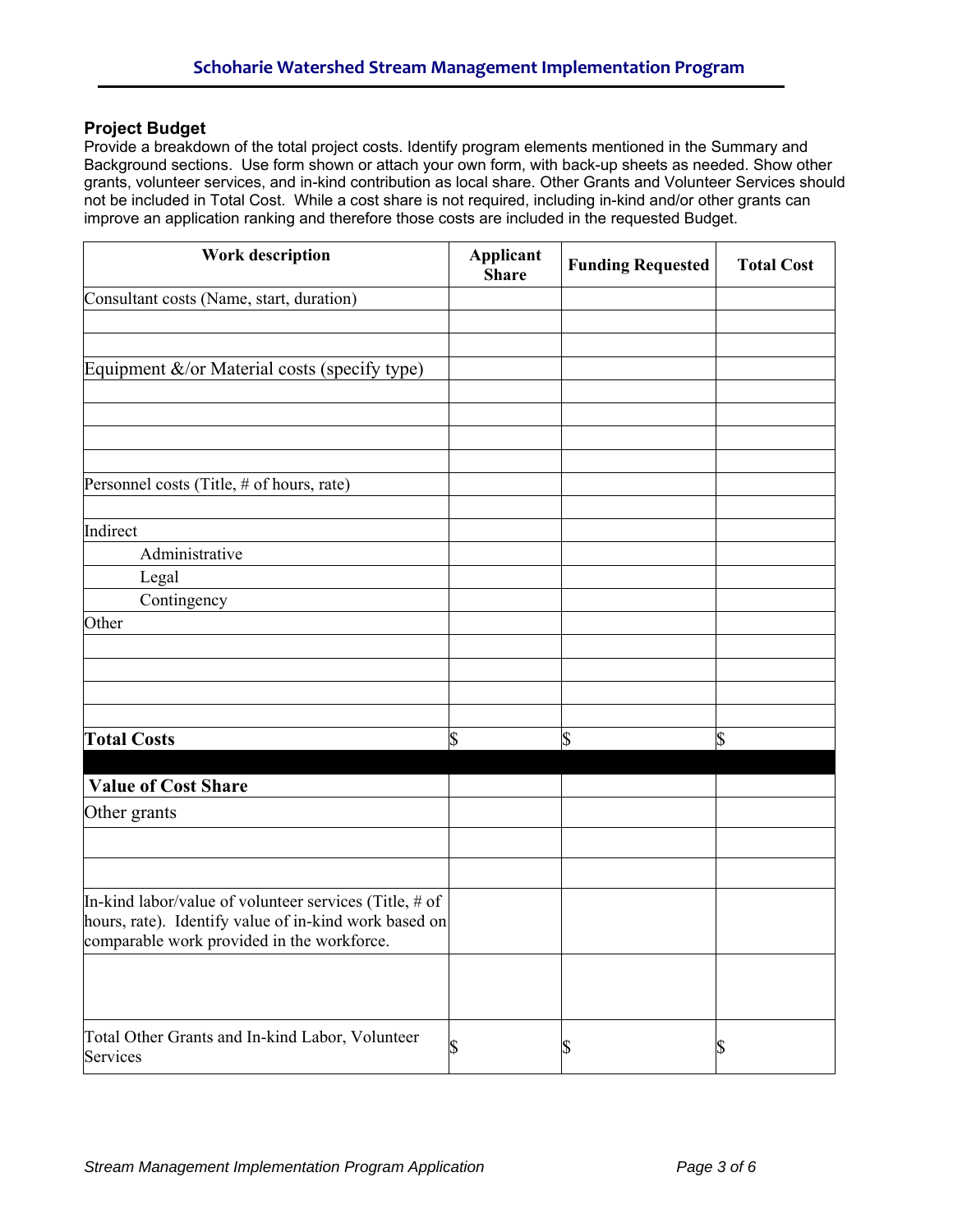### **General Information:**

Comprehensive Stream Management Plans for the Batavia Kill (2003), West Kill (2005), East Kill (2007), Schoharie Creek (2007) and Manor Kill (2009) were completed by the Greene County Soil & Water Conservation District, NYC Department of Environmental Protection and Schoharie County SWCD and Planning Dept. (Manor Kill). The stream management plans document the built and natural characteristics of the stream corridors and provide a blueprint for communities to address systemic concerns related to protecting public and private property, fisheries habitat, and water quality. The materials created through this detailed assessment and planning process can now be used as a tool for municipal officials, residents and other interested parties to manage streams consistent with science-based principles.

Throughout the development of each plan, project advisory committees were formed to represent the interests of local officials, residents, businesses, and agencies working in the watershed. Upon completion of the Schoharie and East Kill plans in 2006, the focus began to move towards implementation of plan recommendations with the understanding that some level of assessment would continue. After meeting with the smaller advisory committees from the Schoharie-East Kill, West Kill and Batavia Kill, the decision was made to move towards a single Schoharie basin-wide advisory committee due to overlap of participants from overlapping watershed boundaries. The Schoharie Watershed Advisory Committee (SWAC) was formed in 2008 and is designed to represent the collective interests of local government, property owners, watershed agencies, and non-profit organizations during the implementation of stream management plan recommendations.

The SWAC consists of appointed representatives from each Schoharie Basin municipality, representatives from three subcommittees (Highway Superintendents, Education and Outreach and Recreation and Habitat), and a Greene County Legislator. Working collaboratively the SWAC capitalizes on the knowledge and diversity of committee members and fosters a holistic, science-based, cooperative approach to watershed management. As an applicant to the program you are encouraged to contact your local SWAC representative, GCSWCD or the NYCDEP to discuss your project idea. The following information provides an overview of the process for applying for stream management plan implementation funding.

#### **Application Specific Information:**

- **1. Project Title:** Please provide a title that begins to describe the project for example Town of Jewett Hydroseeding, watershed knotweed brochure, or Smith Streambank revegetation project.
- **2. Project Contact Information:** All project related correspondence will be directed to the information provided here.
- **3. SMP Adoption:** The municipality you live in must have adopted the relevant stream management plan for you to be eligible for funding. The following communities have adopted the appropriate stream management plan and have signed a memorandum of understanding with the GCSWCD for implementation: Town of Hunter, Village of Hunter, Village of Tannersville, Town of Lexington, Town of Jewett, Town of Ashland, Town of Windham, Town of Conesville and Town of Prattsville.
- **4. Project Category and Funding Caps:** The following are examples of projects within each category (note your project may fall under more than one of the categories, please check the primary category):
	- *Education and Outreach (no funding cap)*: stream-related workshops, newsletters, public meetings, school programs, stream clean-ups, volunteer plantings, educational kiosk, outreach materials and/or training.
	- *Highway/Infrastructure (\$100,000 funding cap)*: upgrade undersized culverts to improve stream stability and water quality, use of higher quality road abrasives, potential cost-share to properly size bridges to avoid channel constriction, incorporate vegetation into road embankments, utility crossing management, and/or floodplain management of public lands, critical area seeding (treatment of open ditches through seeding and mulching or other creative treatment techniques in steeper settings).
	- *Landowner Stream Assistance (\$150,000 funding cap)*: Develop stream and floodplain stewardship plans for streamside landowners, provide land stewardship assistance, and/or address erosion issues utilizing best available science, stream restoration projects with high water quality improvement benefits.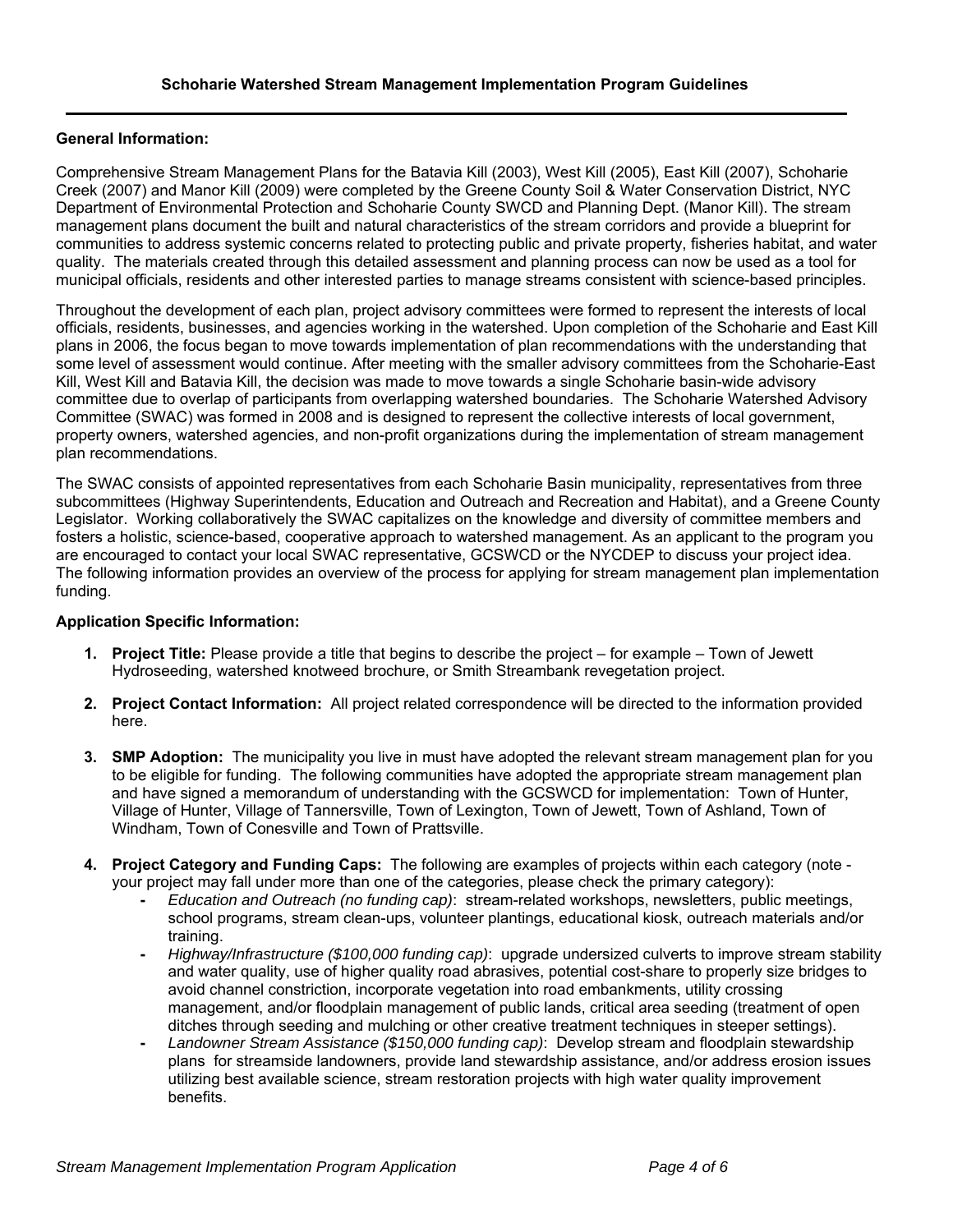- *Stormwater Implementation)*: This category is currently funded under the Catskill Watershed Corporation Stormwater Program, for more information go to: www.cwconline.org
- *Recreation-based opportunities ((\$25,000 funding cap)* stream access improvements, increasing navigability, development of watershed recreation plan, streamside amenities open to public.
- *Habitat Enhancements (\$25,000 funding cap)*: fisheries Improvements and/or habitat enhancements (instream and in floodplain), wetland enhancements, rain gardens.
- *Planning and Assessment (no funding cap)*: floodplain management, coordinated flood response, technical assistance, land use/open space planning and/or incorporating stream management into economic development initiatives, , creating/enhancing local control through environmental policies, collaborating at the county, regional and local level supporting watershed communities.
- *Flood Hazard Mitigation (no funding cap):* Local Flood Analysis recommended projects that include stream and floodplain restoration that result in offsite flood reduction.

**Flood Hazard Mitigation Category Requirements:** Projects eligible for funding under SMIP must be: located wholly in the Watershed; located in a town that has completed a Local Flood Analysis (LFA); recommended in a LFA; approved by the Town or Village; and located in a town that has completed a Community Assistance Visit or Community Assistance Contact with the New York State Department of Environmental Conservation within five (5) years of the date of application, and is in good standing with the National Flood Insurance Program. Under this category, applications will be accepted from Towns, Villages and Counties ("Applicant"). County applicants must have a municipal letter of support submitted with their application. Towns may apply on behalf of Not for Profit organizations.

Eligible projects are those that are recommended in a LFA as having a measurable off site flood reduction benefit, or is a component of a larger LFA recommended project that was shown through LFA to have a measurable flood reduction benefit. The following types of projects are eligible: Design and construction of alterations of existing infrastructure to reduce flood water velocities, flow paths and/or elevations; Design and construction of projects that positively address hydraulic constrictions (e.g. increasing the size of undersized culverts); Design and construction of floodplain restoration and reconnection projects; Design and construction of the restoration of naturally stable stream channel dimensions and sediment transport processes.

. Ineligible Projects include: Structural flood control practices such as flood walls, berms and levees; Stream dredging or channelization; Projects or groupings of projects where the cost outweighs the benefit; Projects consisting of routine annual maintenance; Projects that can be fully funded under a state or federal program; Replacement of privately owned bridges, culverts or roads.

For additional information visit: http://catskillstreams.org/lfa/

- **5. Stream Stewardship Principles:** The following are the stream stewardship principles developed for the Catskills (for more detail on each principle visit http://www.catskillstreams.org/stewardship\_wc.html):
	- We celebrate the role streams play in the natural heritage of our communities.
	- We will work to protect and restore the environmental services provided by our streams and floodplains.
	- We will work to protect and restore the health of our stream and floodplain ecosystems.
	- Wherever possible, we will manage streams so as to maintain their naturally effective channel form and function.
	- Wherever possible, we will manage floodplains as part of the natural stream system.
	- Wherever possible, we will protect and restore mature forest in the riparian buffer.
	- As we manage streams to protect public safety and investments in infrastructure, our actions in one location shouldn't compromise the health of the stream upstream or downstream, or threaten the adjacent upland ecosystem through which the stream runs.
	- We will strive to keep abreast of the state-of-the-science and best management practices related to streams and floodplains.
- **6. Municipality and Watershed:** For maps of the watershed visit: http://catskillstreams.org/majorstreams/Schoharie-creek/
- **7. Amount Requested:** Please provide a realistic estimate of the project's cost and use the chart on page 3 to list expenses. For assistance contact the GCSWCD – 518-622-3620.